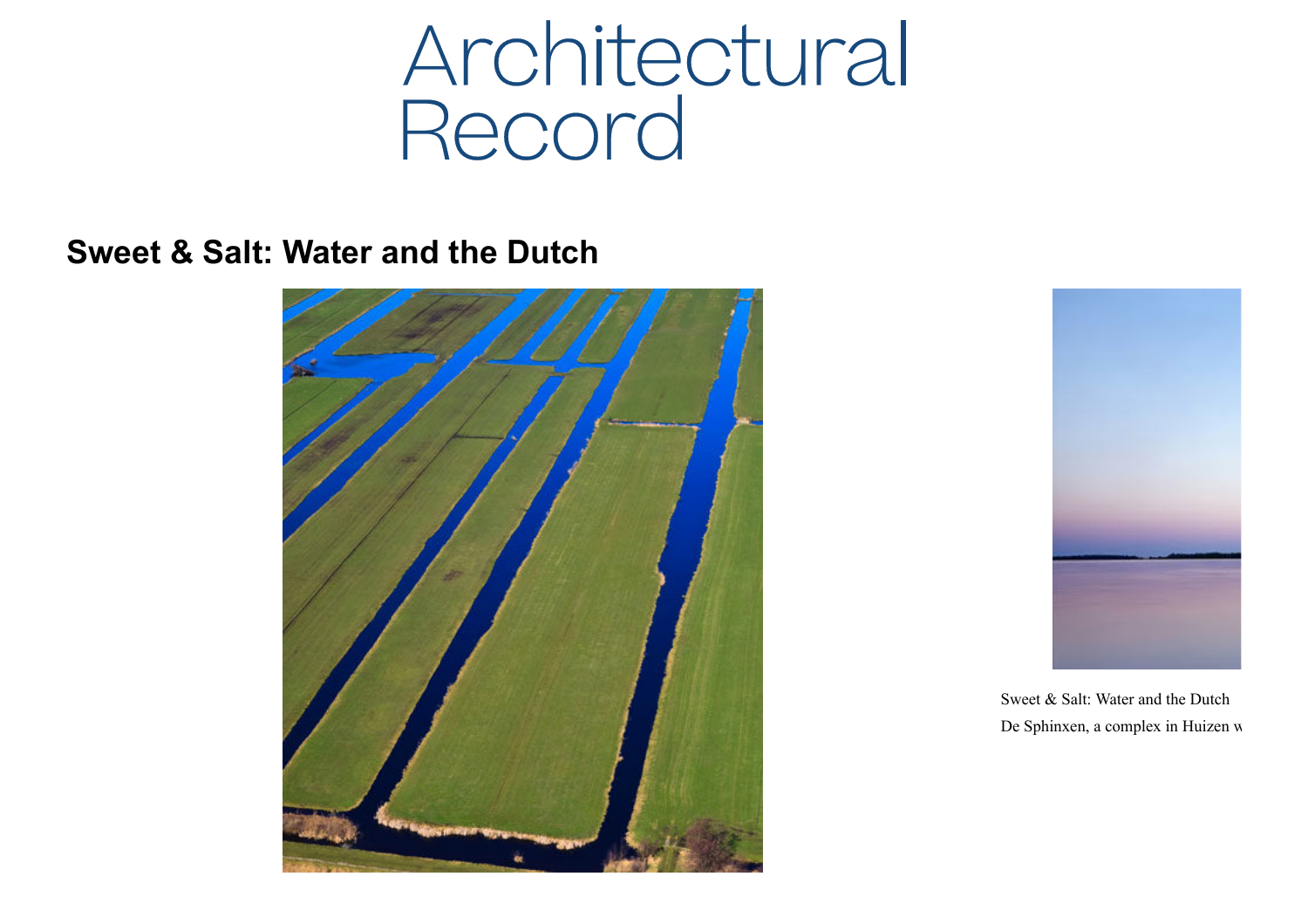*[Reviewed by](https://www.architecturalrecord.com/authors/1125-reviewed-by)*



*October 16, 2012* by Tracy Metz and Maartje van den Heuvel. Rotterdam: NAi publishers, 2012, distributed in the U.S. by D.A.P), 296 pages, \$45.

> You can open *Sweet & Salt* to a photo of torrential water ripping through the streets of a medieval town or a golden-hued painting of a peaceful ice-covered pond just after the chilly sun has set. Is this a history, a

guidebook, a cautionary tale of climate change, a dike-designer's handbook, or an art book? In the hands of Tracy Metz, a long-time contributor to *Architectural Record,* and art historian Maartje van den Heuvel, it is all of the above*.*

Sweet & Salt: Water and the Dutch, by Tracy Metz and Maartje van den Heuvel. Rotterdam: NAi publishers, 2012, distributed in the U.S. by D.A.P), 296 pages, \$45.

*Sweet & Salt* is an intensely heavily visual consideration of the history, culture, and engineering of water that engages our senses and our emotions—not just our intellect—with its ravishing (and beautifully printed) photography, cartography, and art. We're awed and enraptured by water—when we're not fighting it off.

You will not find any hand-wringing in this volume. *Sweet & Salt* is a profoundly humanistic consideration of the culture of water, with, along the way, many ideas by designers about how to deal with water's myriad challenges. Architects, planners, and landscape designers will never think of a riverbank, levee, or seashore the same way again.

The not-so-underlying theme is of the Dutch as canaries in the global-warming coal mine. Much of Holland's most productive land is below sea level, so the Dutch are acutely aware of subtle changes in the rivers, seas, and weather that get lost in the climactic background noise in America. After all, the nation has built its culture, government, social arrangements, and urban planning around water for hundreds of years.